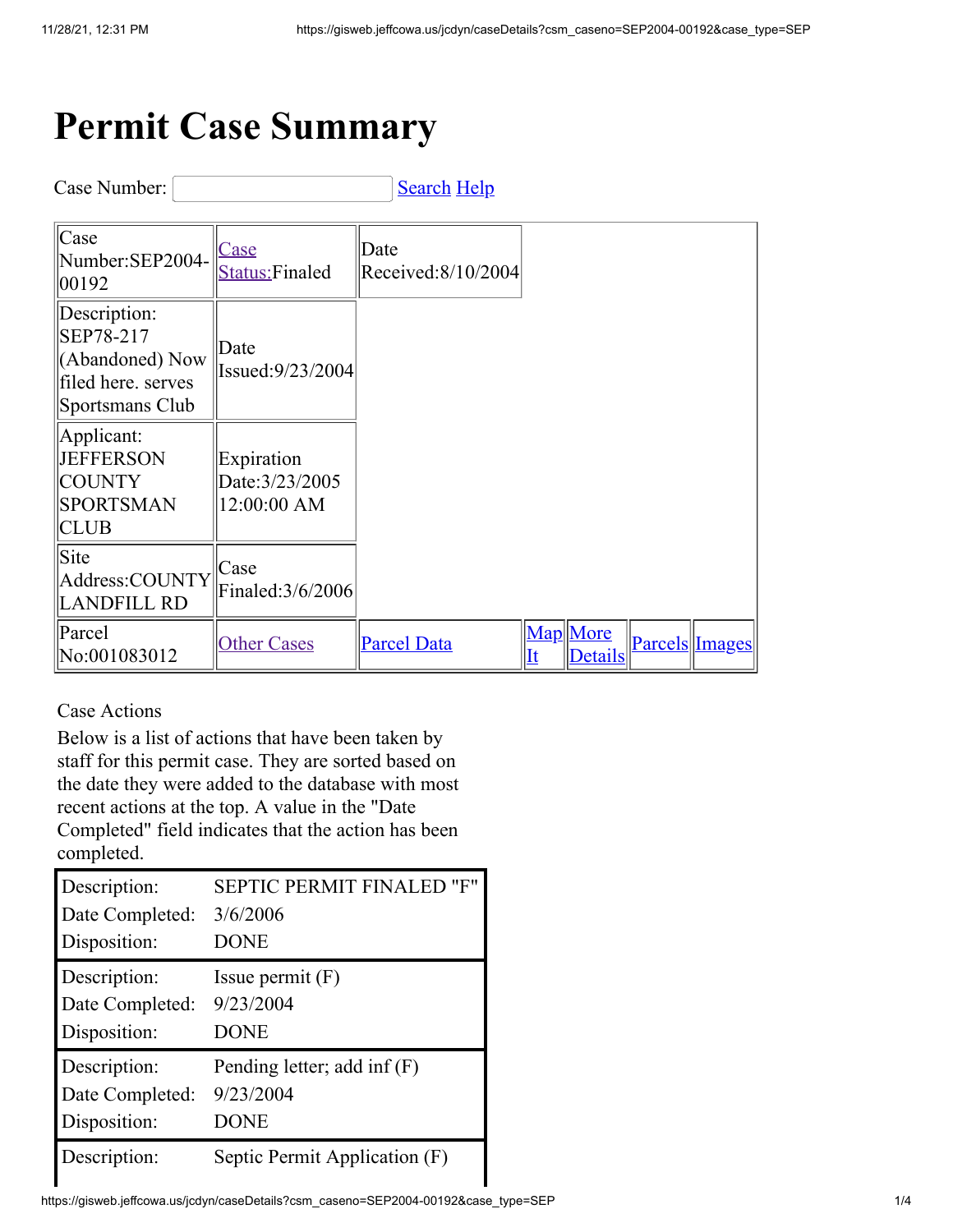| Date Completed: | 8/11/2004                     |
|-----------------|-------------------------------|
| Disposition:    | <b>DONE</b>                   |
| Description:    | Print ESA Review Form-F       |
| Date Completed: | 8/11/2004                     |
| Disposition:    |                               |
| Description:    | <b>Case Entered</b>           |
| Date Completed: | 8/11/2004                     |
| Disposition:    |                               |
| Description:    | <b>Stormwater Review-U</b>    |
| Date Completed: | 9/8/2004                      |
| Disposition:    | <b>DONE</b>                   |
| Description:    | Env. Sensitive Area Review-U  |
| Date Completed: | 9/8/2004                      |
| Disposition:    | <b>DONE</b>                   |
| Description:    | Initial Site Inspection by HD |
| Date Completed: | 9/2/2004                      |
| Disposition:    | <b>DONE</b>                   |
| Description:    | Pressure test required        |
| Date Completed: | 12/22/2005                    |
| Disposition:    | <b>DONE</b>                   |

## Case Conditions

Below is a list of conditions for this permit case. Conditions typically record requirements that the applicant must meet to be in compliance with the permit.

| Title:<br>Wording | pud monitoring<br>AS PER WAC 246-272 AND JEFFERSON COUNTY CODE 8.15 ALL SYSTEMS<br>REQUIRE MONITORING. THIS MONITORING IS PROVIDED BY AGREEMENT<br>BETWEEN THE JEFFERSON COUNTY ENVIRONMENTAL HEALTH DIVISION AND<br>THE JEFFERSON COUNTY PUBLIC UTILITY DISTRICT #1. THIS SEWAGE<br>DISPOSAL SYSTEM WILL REQUIRE AN ACTIVE MONITORING CONTRACT WITH<br>THE PUD #1 PRIOR TO FINAL APPROVAL OF THE SEWAGE DISPOSAL SYSTEM.<br>While the County strongly recommends that the property owner allow inspectors to enter<br>their property to inspect the system in order to insure that the system is functioning correctly,<br>the property owner always has the right under the Fourth Amendment and our State<br>Constitution, to refuse the inspectors access to their property. The property owner never loses |
|-------------------|-----------------------------------------------------------------------------------------------------------------------------------------------------------------------------------------------------------------------------------------------------------------------------------------------------------------------------------------------------------------------------------------------------------------------------------------------------------------------------------------------------------------------------------------------------------------------------------------------------------------------------------------------------------------------------------------------------------------------------------------------------------------------------------------------------------------|
|                   | the right to refuse access and can do so despite never having refused access before.                                                                                                                                                                                                                                                                                                                                                                                                                                                                                                                                                                                                                                                                                                                            |
| Title:            | pressure test observation                                                                                                                                                                                                                                                                                                                                                                                                                                                                                                                                                                                                                                                                                                                                                                                       |
| Wording           | Health Dept. required to observe pressure test when system fully installed/complete, 48 hours                                                                                                                                                                                                                                                                                                                                                                                                                                                                                                                                                                                                                                                                                                                   |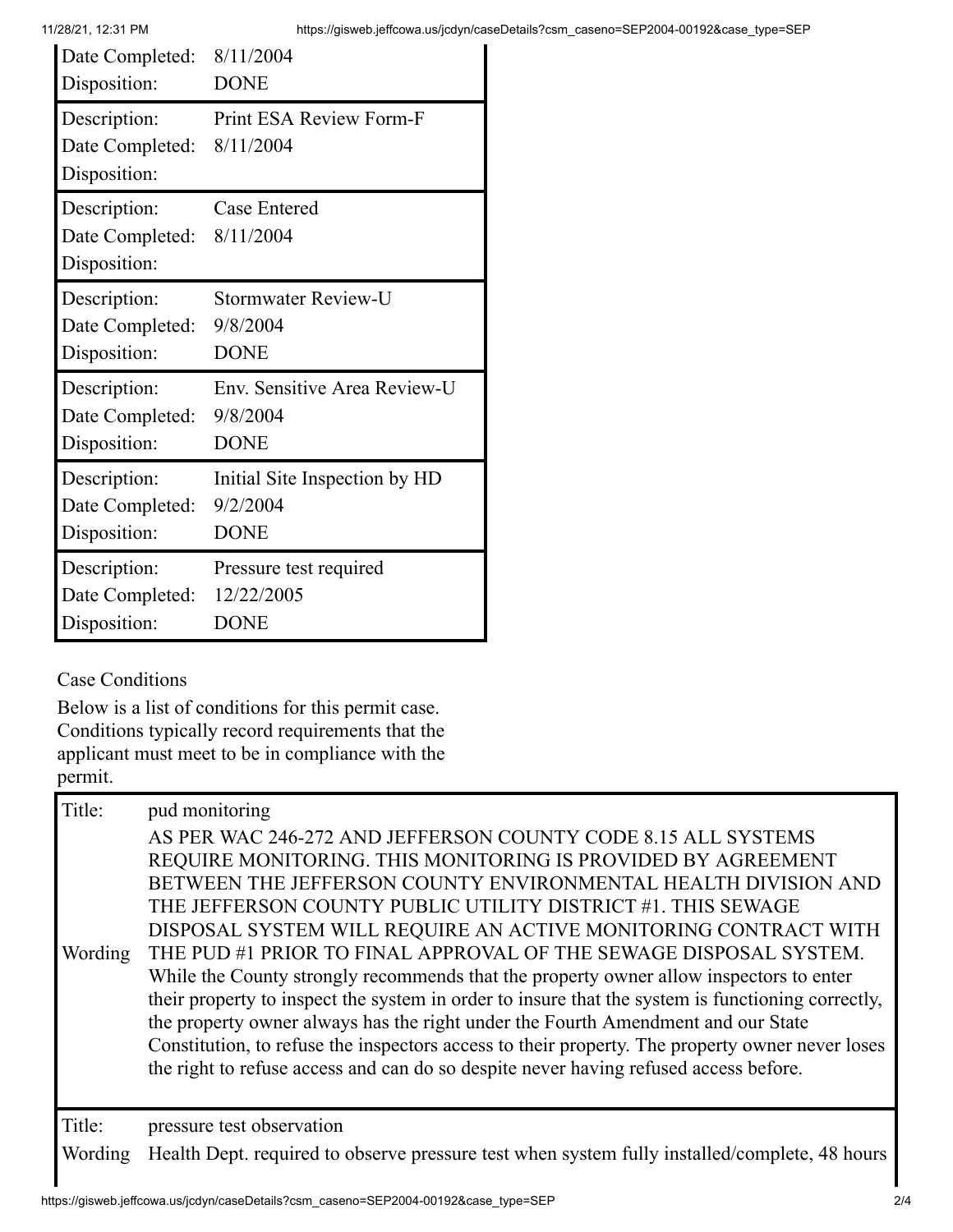notice to be provided for scheduling.

| Title:  | alternative-asbuilt required                                                                                                           |
|---------|----------------------------------------------------------------------------------------------------------------------------------------|
| Wording | An asbuilt drawing and certification of completion by the designer is required prior to final                                          |
|         | approval.                                                                                                                              |
|         |                                                                                                                                        |
| Title:  | trench depth                                                                                                                           |
| Wording | MAXIMUM TRENCH DEPTH 18 INCHES                                                                                                         |
|         |                                                                                                                                        |
| Title:  | reserve area, alternative                                                                                                              |
| Wording | When/if designated reserve area is utilized an alternative system providing an additional level                                        |
|         | of treatment may be required.                                                                                                          |
|         |                                                                                                                                        |
| Title:  | transport line double cased                                                                                                            |
| Wording | Any portion of transport line under a driven way is to be sleeved/cased or equivalent.                                                 |
|         |                                                                                                                                        |
| Title:  | no building permit guarantee                                                                                                           |
|         | Approval/issuance of a sewage disposal permit does not guarantee the approval of other                                                 |
| Wording | development or a building permit on this site. Compliance with other Jefferson County and                                              |
|         | Washington State Codes is required.                                                                                                    |
| Title:  |                                                                                                                                        |
|         | UDC compliance<br>Approval of this sewage disposal permit does not preclude the permit holder from complying                           |
| Wording | with the Unified Development Code for other/future development on the site.                                                            |
|         |                                                                                                                                        |
| Title:  | domestic strength waste                                                                                                                |
|         | This onsite sewage system is designed for domestic strength wastewater only. Disposal of any                                           |
| Wording | other waste strength is considered a violation of this permit.                                                                         |
|         |                                                                                                                                        |
| Title:  | MONITORING SCHEDULE                                                                                                                    |
|         | As per Jefferson County Code 8.15 all onsite sewage systems require monitoring. Monitoring                                             |
| Wording | shall be provided by an approved entity. THIS SYSTEM IS REQUIRED TO BE                                                                 |
|         | <b>INSPECTED EVERY 3 YEARS.</b>                                                                                                        |
|         |                                                                                                                                        |
| Title:  | VIOLATION-limited permit life                                                                                                          |
| Wording | This permit was issued to correct a violation of WAC 246-272. The permit must be completed<br>within 180 days of the date of issuance. |
|         |                                                                                                                                        |
| Title:  | VIOLATION-limited permit life                                                                                                          |
|         | This permit was issued to correct a violation of WAC 246-272. The permit must be completed                                             |
| Wording | within 180 days of the date of issuance.                                                                                               |
|         |                                                                                                                                        |